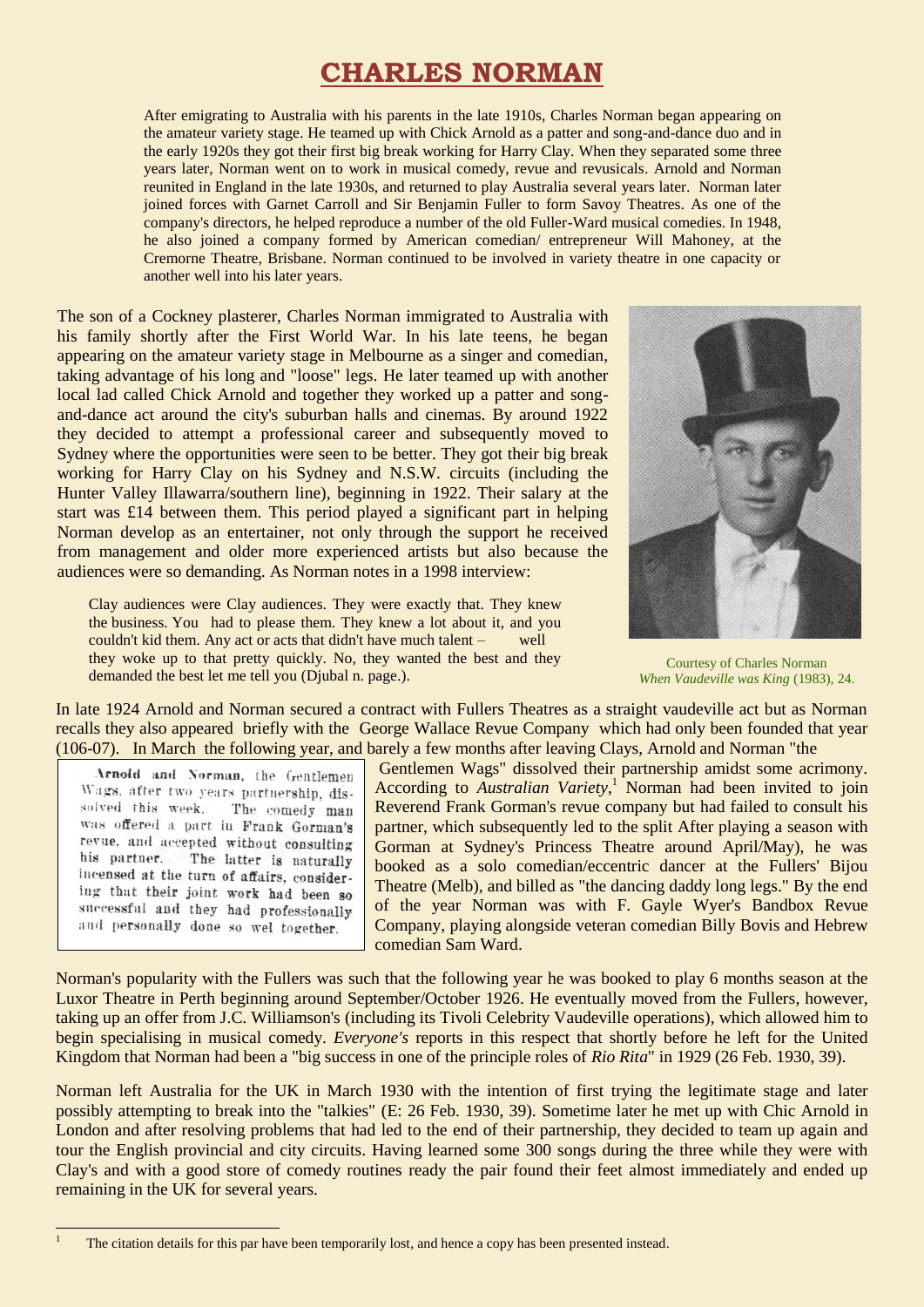

Courtesy of Charles Norman *When Vaudeville was King* (1983), 69.

By 1933 Norman and Arnold had returned to Australia. One of their early appearances was in the Ernest C. Rolls revue *Honi Soit* (Princess Theatre, Melb) which premiered in February that year. In its review of the production the Argus records: "Mr Charles Norman is a comedian with a pleasant stage presence, an attractive voice and remarkable agility as an eccentric dancer. Mr Chic Arnold has similar gifts" (13 Feb. 1933, 3).

In 1937, Norman joined forces with Garnet Carroll and Sir Benjamin Fuller to form Savoy Theatres. As one of the company's directors, he helped reproduce a number of the old Fuller-Ward musical comedies. He also returned the United Kingdom in the late 1930s, appearing in the London Hippodrome revue *Black and Blue* in 1939, before coming back to Australia to star in Brandon Thomas's production of *Charlie's Aunt* (Melb). Norman's popularity in the role saw him tour the show, along with other comedies, revues and farces throughout Australia for a number of years. In 1948, he joined a company formed by American comedian/entrepreneur Will Mahoney, at the Cremorne Theatre, Brisbane and during the late 1940s and early 1950w also worked on the Tivoli circuit. In 1950 created the part of Wilton Chute in Edmund Samuels' original Australian musical *The Highwayman* (aka *The Silver Swan*) and that same year appeared in the musical *Salad Days* (St Martin's Theatre, Melb). Frank Van Straten records, too, that Norman's later career appearances included George Miller's *Uncle Tom's Cabin* at the Bowl Music Hall in 1962 and in *Waltzes of Vienna* at the Palais Theatre in 1968.



**The "Newsboys" number form Charles Norman's show** *There's Going to Be Good News* **- Cremorne Theatre, Brisbane (ca. 1948)** Courtesy of the *Telegraph* (Bris) and Mavis Donovan*. The Stars Shine On* (1984), 71.

Charles Norman's career on the Australian vaudeville stage continued well into his later years. As an actor, he was mostly associated with musical comedies. In variety, he worked alongside many of the leading performers of his era, including Roy Rene, George Wallace, Jim Gerald, and George Sorlie. In 1984, he published a book of memoirs and historical insights titled *When Vaudeville Was King: A Soft Shoe Stroll Down Forget-Me-Not Lane*.

# **SEE ALSO**

• **[F. Gayle Wyer's Band Box Revue Co](http://ozvta.com/troupes-a-f/)**